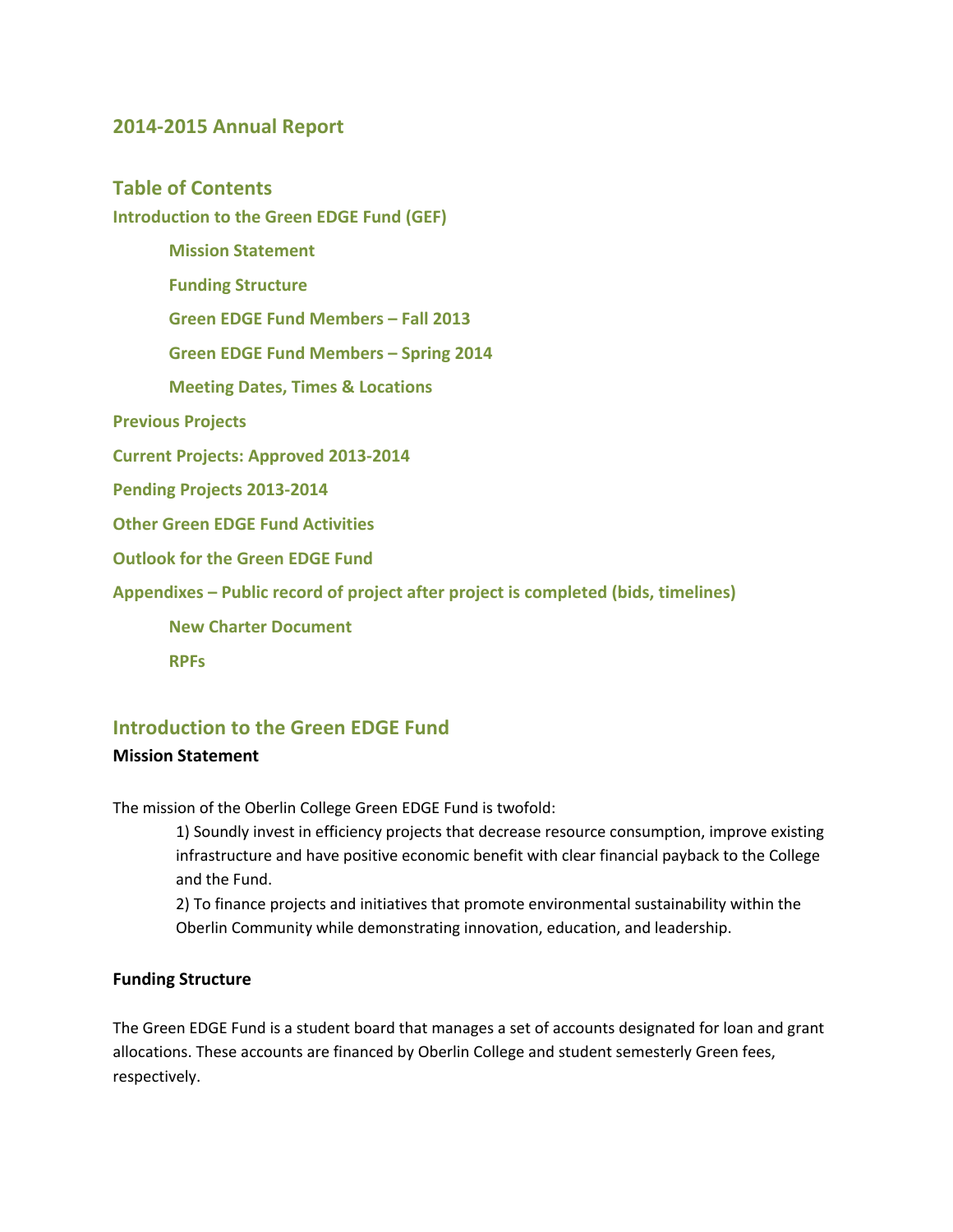Efficiency Loans are allocated to projects that have clear and calculable financial savings for Oberlin College. This account operates on a revolving loan fund model; all financial savings directly resulting from these projects are paid by the College into the Efficiency Loan Account on an annual basis until 150 percent of the initial investment is repaid so that further loans can be made. Savings may be calculated based on conservative estimates or measurable changes in resource consumption data.

Sustainability Grants are awarded to projects that promote environmental sustainability within the Oberlin Community, and do not have clear and calculable financial savings for Oberlin College. These projects do not necessarily result in direct resource use reductions, but do promote environmental sustainability as defined by the sitting Board.

#### **Green EDGE Fund Members – Fall 2014**

Student Board Members:

· Elaine Hinrichs, Class of 2016 - Alexander Katz, Class of 2016 Hillary Pan, Class of 2018 Yuran Pan, Class of 2015 William Leslie, Class of 2015 Julia Murphy, Class of 2017 Delia Scoville, Class of 2016

Board Advisor:

· Sean Hayes, Adam Joseph Lewis Center Facilities Manager and Community Outreach

Coordinator

Administrators:

- Keith Watkins, Director of Facilities Operations
- Ron Watts, Vice President of Finance

Board Advisor:

Sean Hayes, Adam Joseph Lewis Center Facilities Manager and Community Outreach Coordinator

Administrators:

- · Keith Watkins, Director of Facilities Operations
- Ron Watts, Vice President of Finance

### **Meeting Dates, Times & Locations for Academic Year 2013-2014**

September 9, 2013; ?

September 26, 2013;  $12:30 - 1:30$  pm?, AJLC, Room 216 ( $2<sup>nd</sup>$  Floor Conference Room)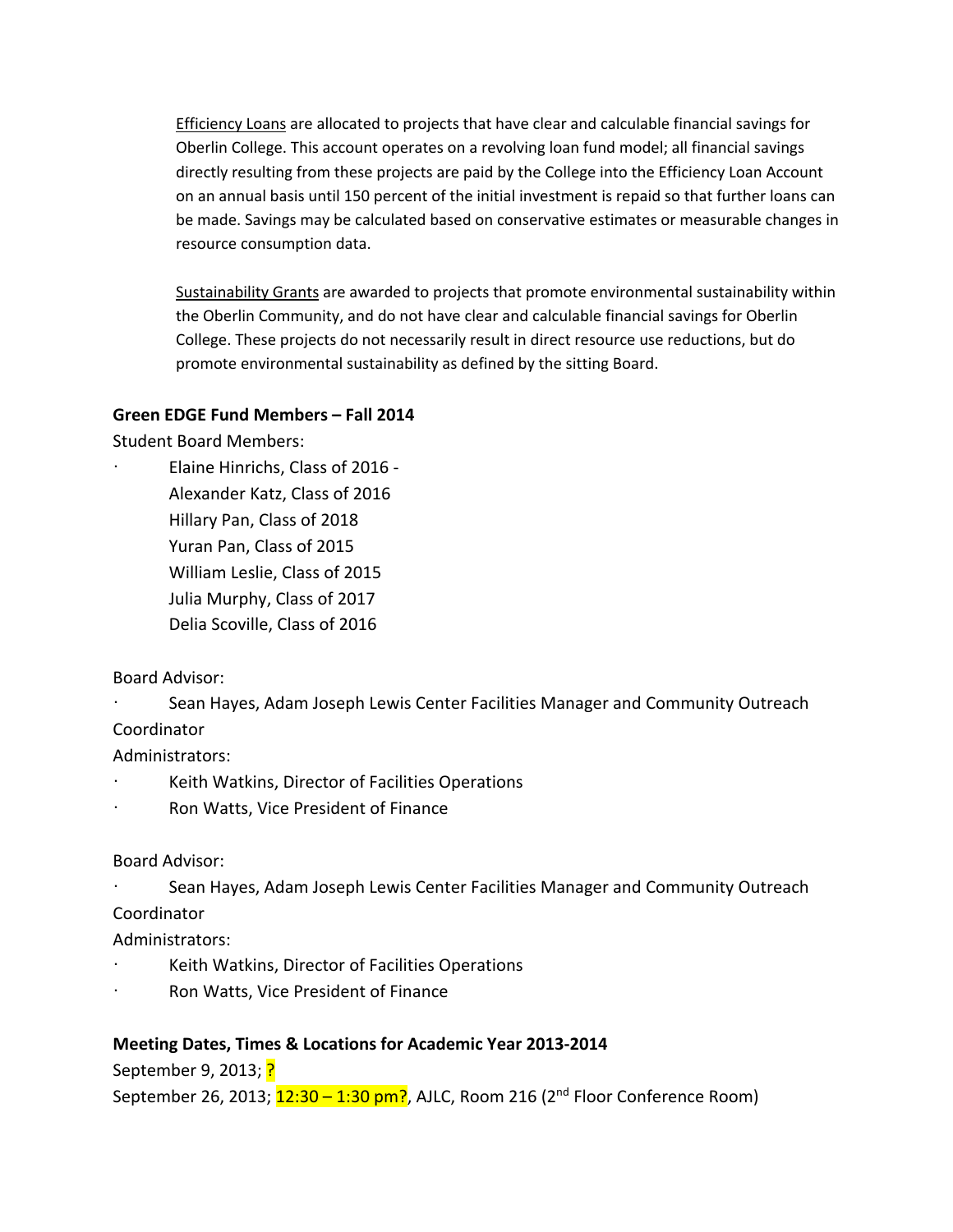October 3, 2013;  $12:30 - 1:30$  pm?, AJLC, Room 216 (2<sup>nd</sup> Floor Conference Room) October 10, 2013;  $12:30 - 1:30$  pm?, AJLC, Room 216 (2<sup>nd</sup> Floor Conference Room) October 17, 2013;  $12:30 - 1:30$  pm?, AJLC, Room 216 (2<sup>nd</sup> Floor Conference Room) October 31, 2013;  $12:30 - 1:30$  pm?, AJLC, Room 216 ( $2<sup>nd</sup>$  Floor Conference Room) November 7, 2013;  $12:30 - 1:30$  pm?, AJLC, Room 216 (2<sup>nd</sup> Floor Conference Room) November 14, 2013;  $12:30 - 1:30$  pm?, AJLC, Room 216 (2<sup>nd</sup> Floor Conference Room) November 21, 2013;  $12:30 - 1:30$  pm?, AJLC, Room 216 (2<sup>nd</sup> Floor Conference Room) December 5, 2013;  $12:30 - 1:30$  pm?, AJLC, Room 216 ( $2<sup>nd</sup>$  Floor Conference Room) December 12, 2013;  $12:30 - 1:30$  pm?, AJLC, Room 216 (2<sup>nd</sup> Floor Conference Room) December 18, 2013; 12:00 - ?, Cox Administration Building, 2<sup>nd</sup> Floor Conference Room February 13, 2014; 12:30 – 1:30 pm, AJLC, Room 216 ( $2<sup>nd</sup>$  Floor Conference Room) February 16, 2014; 6:00 – 7:00 pm, Mudd Library, Room 108A February 20, 2014; 12:30 – 1:30 pm, AJLC, Room 216 ( $2<sup>nd</sup>$  Floor Conference Room) February 23, 2014; 6:00 – 7:00 pm, Mudd Library, Azariah's Café February 27, 2014; 12:30 – 1:30 pm, AJLC, Room 216 ( $2<sup>nd</sup>$  Floor Conference Room) March 2, 2014; 6:00 – 7:00 pm, Mudd Library, Room 108A March 6, 2014; 12:30 – 1:30 pm, AJLC, Room 216 ( $2<sup>nd</sup>$  Floor Conference Room) March 9, 2014; 6:00 – 7:00 pm, Mudd Library, Room 108B March 13, 2014; 12:30 – 1:30 pm, Wilder Hall, Room 112 March 16, 2014; 6:00 – 7:00 pm, Mudd Library, Room 108B March 20, 2014;  $12:30 - 1:30$  pm, AJLC,  $1<sup>st</sup>$  Floor Conference Room April 3, 2014; 12:30 – 1:30 pm, AJLC, Room 216 ( $2<sup>nd</sup>$  Floor Conference Room) April 6, 2014; 6:00 – 7:00 pm, Mudd Library, Main Level Lobby April 7, 2014; 1:00 – 2:00 pm, Location? April 8, 2014; 12:30 – 2:30, AJLC, Room 216 (2nd Floor Conference Room) April 9, 2014; 12:30 – 1:30 pm, AJLC, Room 216 ( $2<sup>nd</sup>$  Floor Conference Room) April 13, 2014; 6:00 – 7:00 pm, Wilder Bowl April 17, 2014; 12:30 – 1:30 pm, AJLC, Room 216 (2<sup>nd</sup> Floor Conference Room) April 20, 2014; 6:00 – 7:00 pm, Courtyard of Rice Hall and King Building April 24, 2014; 12:30 – 1:30 pm, AJLC, Room 216 (2<sup>nd</sup> Floor Conference Room) April 27, 2014; 6:00 – 7:00 pm, Mudd Library, Main Level Lobby May 1, 2014; 12:30 – 1:30 pm, Cox Administration Building,  $2^{nd}$  Floor Conference Room May 4, 2014; 6:00 – 7:00 pm, Wilder Bowl May 8, 2014; 12:30 – 1:30 pm, AJLC, Room 216 ( $2<sup>nd</sup>$  Floor Conference Room) May 12, 2014; 12:00 – 1:00 pm, AJLC, Room 216 (2nd Floor Conference Room)

**Previous Green EDGE Fund Projects** [include where installed, how much cost, important features]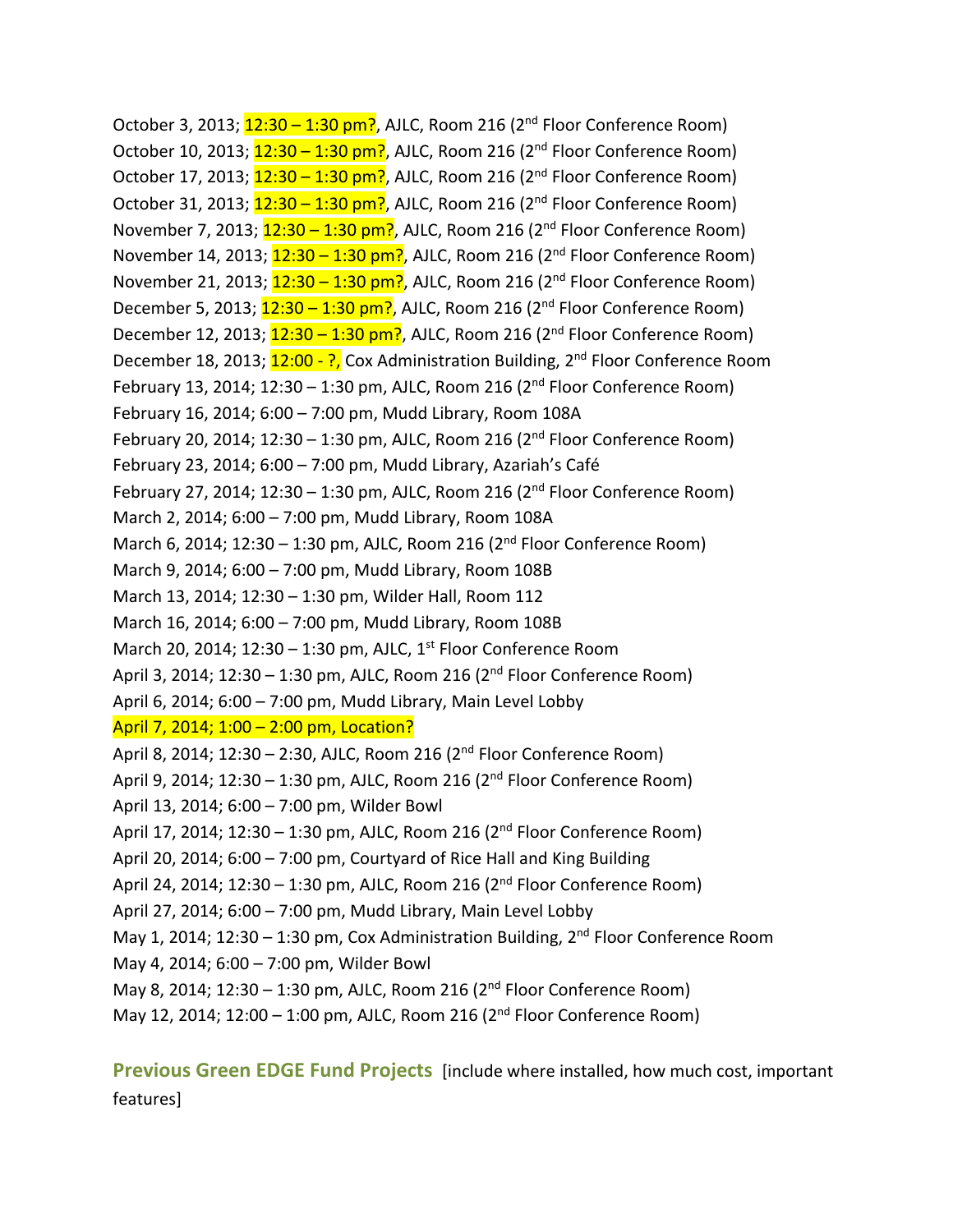#### **Previous Efficiency Loan Projects**

Water-Heater Jackets in Woodland Street Housing: In the fall of 2008, the GEF took on its first project with the installation of insulating water heater jackets in college-owned Woodland Street houses. The cost of purchasing an installing one water heater jacket was between \$30 and \$40. Jackets were installed on more than 20 water heaters, reducing water-heating costs by an estimated 4-9% per year.

Low-flow Showerheads in Dascomb: In 2009, the GEF financed the replacement of thirty 2.35 gallons per minute showerheads with 1.5 gallons per minute showerheads in Dascomb Residence Hall. The project cost \$900 for the purchase and installation of the low-flow showerheads, and has approximate savings of 56,355 gallons of water, 34 CCF of natural gas, and \$866 per year.

Veggie-Oil Tractor Conversion: In the spring of 2009, the GEF provided an efficiency loan to the Grounds Department of Oberlin College to convert one of their Kubota tractors to run on vegetable oil. This project is ideal because it will reduce consumption of a fossil fuel and the college has ready access to large quantities of leftover vegetable grease from the dining halls. The loan of \$2,895.88 covered the initial equipment and labor costs of the conversion by Sam Merrett of Full Circle Fuels, and simple payback was estimated to occur in 1.13 – 2.26 years or sooner depending on fuel prices.

Village Housing and Woodland Street Housing Efficiency Upgrades: The GEF provided an efficiency loan to fund a research project headed by two professors. The research aimed to determine the effectiveness of three different methods of promoting energy efficiency. 31 of Oberlin College's village homes were targeted, with 24 of them receiving one of the three treatments: programmable thermostats, caulking and attic insulation, or financial incentives for reducing energy use. The remaining homes served as controls. Two homes on Woodland Street also received extensive efficiency upgrades from a separate loan under the same research project. For the GEF loan, the total cost of purchasing and labor for the thermostats, insulation and caulking was \$10,200, and the estimated payback time from reduced natural gas use is approximately 8 years.

Hales Gym Lighting Retrofit: In the spring of 2010, the GEF financed a retrofit of the lighting in Hales Gym, which is used heavily by a variety of organizations. The project of replacing inefficient light bulbs with twenty-eight 200W high efficiency CFLs was estimated to cost a total of \$3,000 for equipment and labor. Annually, this project is expected to save 10,000 kWh, approximately \$1,000, and mitigate carbon emissions on the order of 10 metric tons. Simple payback was expected in 3.2 years.

\*LED Bulbs for EXIT Signs: In February 2011, the Green EDGE Fund purchased 100 LED kits to install in EXIT signs on campus that use incandescent bulbs.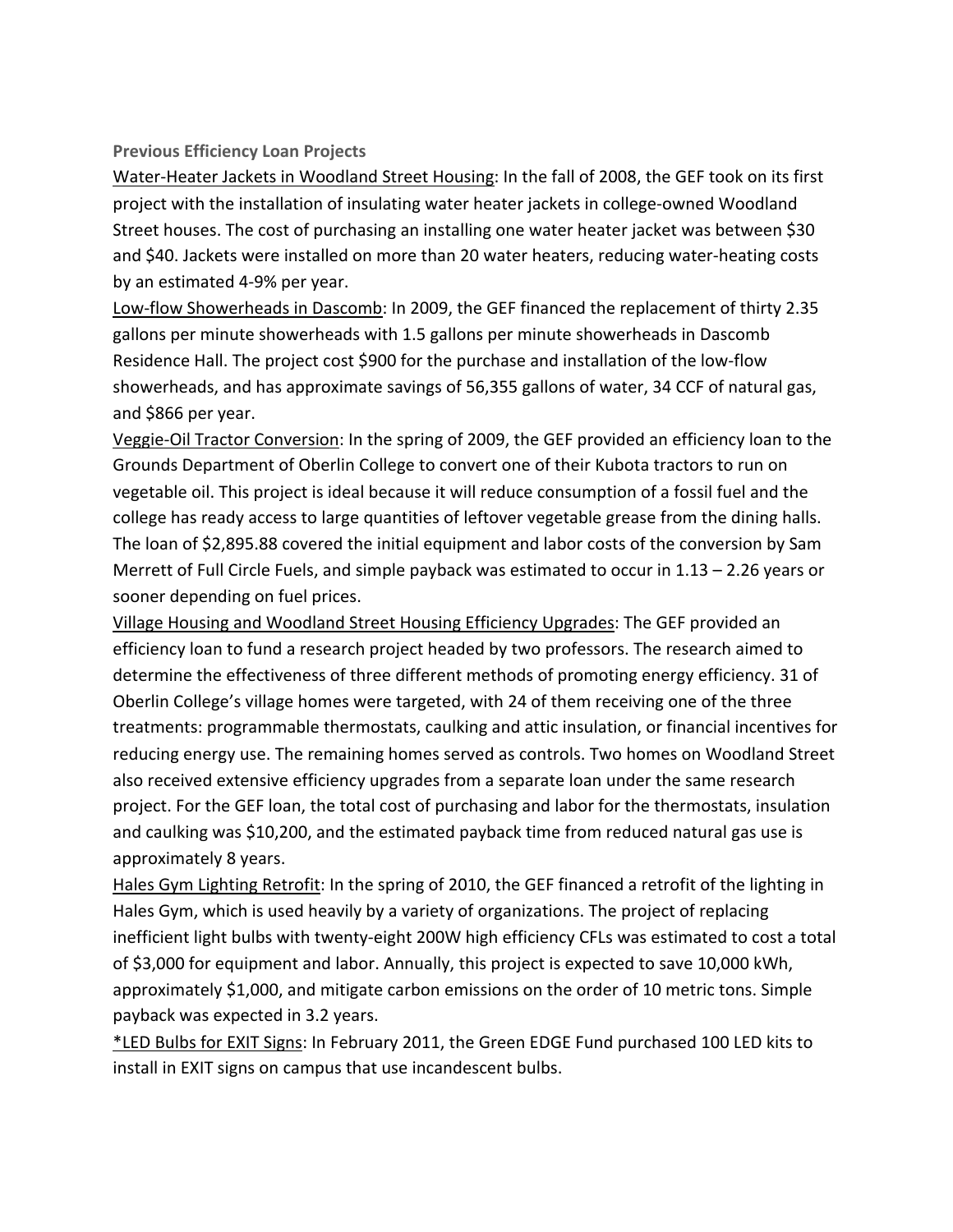\*Firelands Water Efficiency: In the Spring of 2010, the Green EDGE Fund awarded an efficiency loan to replace inefficient toilets and showerheads, and install faucet aerators in the Firelands apartment complex.

\*Veggie Oil Tractor Conversion 2: New Holland: The Green EDGE Fund made an efficiency loan of \$5,250 to convert a second facilities tractor to operate on waste vegetable oil, and a filtration system to purify the waste vegetable oil to fuel-grade SVO for both of the tractors. \*CDS Compost Pulper: In August of 2011, a compost pulper was installed in Stevenson Dining Hall to process post-consumer waste more efficiently. The Green EDGE Fund partially funded this project, partnering with the Senior Class Gift, Bon Appétit, and capital funding to cover the full cost.

#### \*High Efficiency Hand Dryer:

In Spring of 2011, the Green EDGE Fund purchased 6 hand-dryers to be installed in Philips Gymnasium and Mudd Library. This project is expected to reduce Oberlin College waste production by 1,300 tons annually and produce annual net carbon savings of 2.9 metric tons. Hand-dryers save large quantity of paper towel usage and resulting waste. Philips and Mudd are both central high-traffic areas where paper towels are constantly in high demand. This makes them ideal location for this type of project, as savings will accrue especially quickly. Equipment costs totaled \$2,640 and labor costs associated with installation amounted to \$1,800. A \$460 buffer was included for unforeseen costs, bringing the total allocation to \$5,000. Annual return on investment is 31% based on conservative estimates, resulting in a financial payback period of 3.2 years.

\*Conversion of Lawn Mower to Run on Veggie Oil: In Spring of 2011, the Green EDGE Fund financed the conversion of an Oberlin College Grounds Department lawn mower to be run on vegetable oil. This project is expected to reduce diesel consumption by approximately 125 gallons annually.

Campus Dining Services use large amounts of vegetable oil to cook food for students, and this waste product provides renewable energy at no additional financial cost. Although vegetable oil burned by the engine still produces carbon dioxide emissions, it eliminates the emission of nitrous oxide associated specifically with the burning of fossil fuels. Most importantly, this project reuses a food waste product that would otherwise be discarded as waste while reducing fossil fuel consumption.

Equipment costs totaled \$800 and labor costs amounted to \$750. A \$200 buffer was included for unforeseen costs, bringing the total allocation to \$1,750. Annual return on investment is estimated at \$500 per year or 29% based on previous rates of diesel fuel consumption by the converted vehicle. At this rate, the project is expected to pay back fully in approximately 3.4 years.

Backhoe Vegetable Oil Conversion: In May of 2012, the GEF approved an efficiency loan of \$3,500 for the parts and labor costs of equipping a Facilities backhoe with a recycled vegetable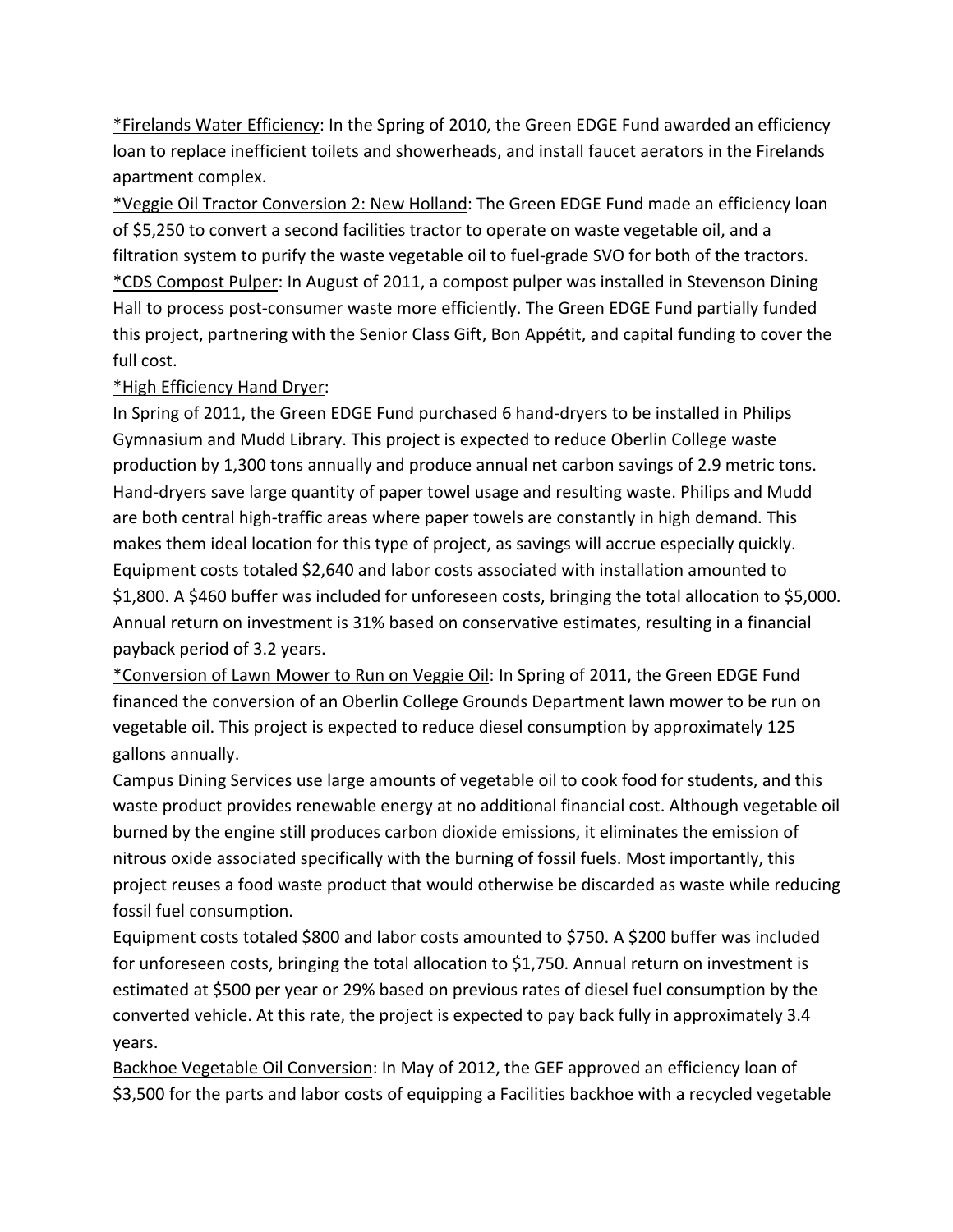oil fuel system. The conversion is projected to save over 2000 gallons of diesel annually, resulting in approximately \$6,400 per year. This particular investment, and the tractor conversions in general, have 100% payback periods of a single year. This project was part of a now larger-scale initiative to convert the Oberlin College Facilities vehicle fleet from diesel to vegetable oil systems.

\*Low-Flow Showerheads: In the spring of 2012, The Green EDGE Fund officially approved an efficiency loan for the purchase of low-flow showerheads in East and Barrows residence halls. This loan was for \$2000: \$1000 for the showerheads and \$1000 for to cover the cost of installation. To the knowledge of the Green EDGE Fund, these showerheads have not yet been installed.

\*Convert Facilities Truck 8 to Run Off Veggie Oil: The GEF funded this project in April of 2013. The project directly links to our goal of achieving higher sustainability on campus. The project involves a switch away from fossil fuels to a renewable energy source. The project, being an efficiency loan, will save the school money in the long run and promote sustainability. Background: The clear and calculable payback for this project influenced our decision to fund it. Cost-Benefit Estimation: The conversion to veggie oil is estimated to save the college \$6,400 a year in diesel. The conversion costed \$5,000 which means the payback will be less than one year. The project is largely beneficial in that it saves over 2000 gallons of diesel annually which is beneficial to the environment, and monetarily.

#### **Previous Sustainability Grant Projects**

\*OCS Garden Expansion: The GEF provided \$15,000 to expand and improve the Oberlin Community Services building's community gardens to increase productivity and accessibility to healthy and fresh produce. The garden is run through volunteer labor, and is always looking for your help!

\*The POWER Fund: (2008) The Green EDGE Fund provided a \$5,000 seed grant for POWER to establish their offset program. POWER weatherizes and insulates low-income and inefficient homes in Oberlin as a carbon offset program. The amount provided was equivalent to insulating two homes given the insulation estimates provided by POWER.

\*Spin Dryer for SEED House: The Green EDGE Fund provided SEED House with a grant for a spin dryer, to make their laundry system more sustainable and efficient. This model uses less electricity than conventional clothes dryers.

\*Compost Tumbler for Union Street: This compost tumbler was installed near Union Street housing during the summer of 2009.

Kahn Hall Composting: In the spring of 2010, the GEF helped finance Oberlin College's first dorm-wide composting system, organized by the Compost Work Group and maintained by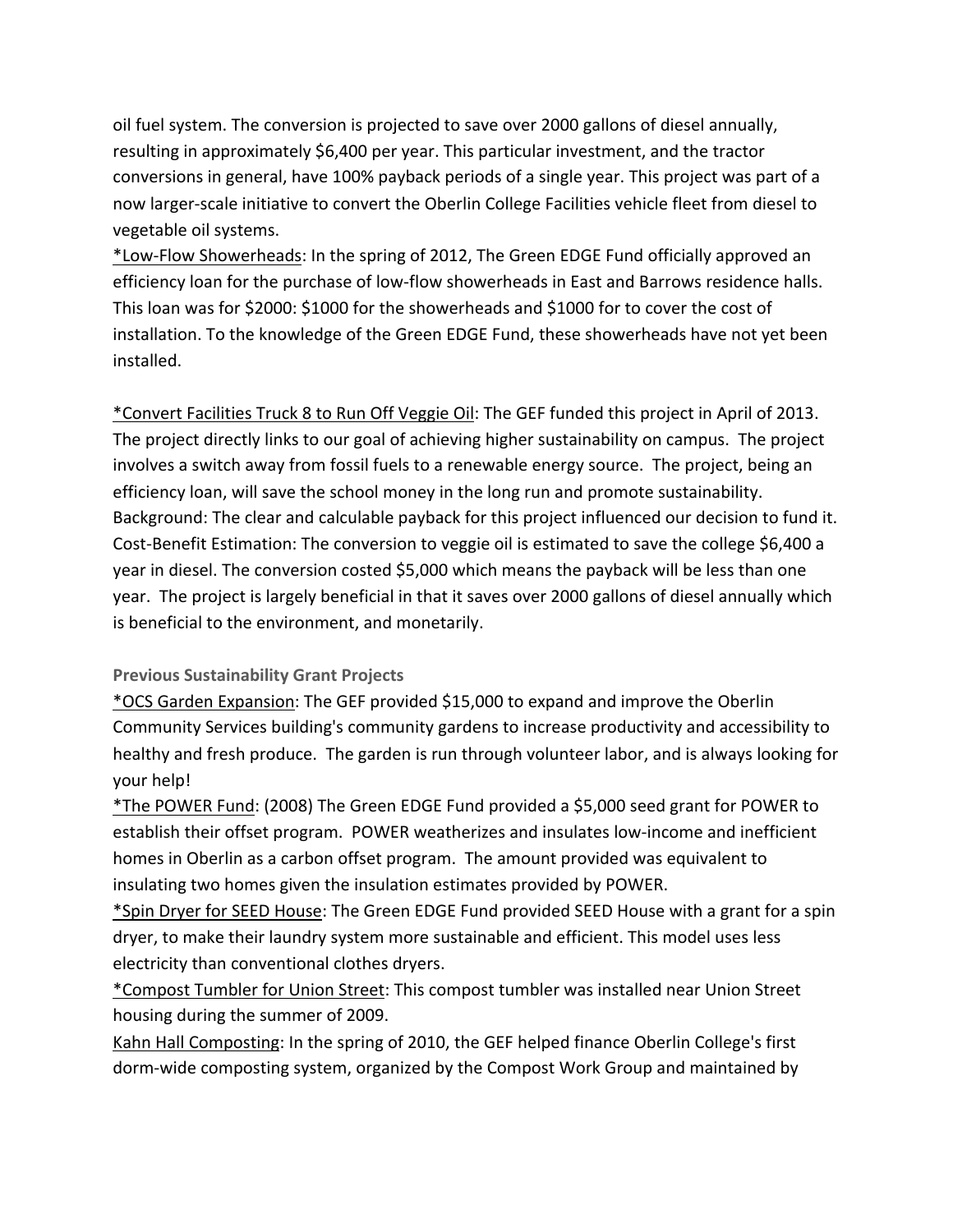residents of Kahn Hall. A grant of \$1,000 provided compost tumblers, a wheelbarrow, a hose, and scales for measuring the amount of compost generated.

Johnson House Garden: In the spring of 2010, the GEF provided \$6,000 worth of start-up funds for a student-run garden behind a residence hall on campus, providing a unique educational opportunity for Oberlin students. The produce from the garden goes to college dining halls and coops.

\*Replacement of CRT Monitors: In December of 2009, the GEF approved a sustainability grant to replace old, inefficient CRT monitors still in use in research laboratories with efficient, ENERGY STAR LCD monitors. The project proposal was developed by Walt Owens of the Oberlin Technology Store, and the project is the GEF's first collaboration with the Technology Store. \*High-Altitude Wind Power: In December 2010, the GEF voted to fund a student research project that sought to determine the feasibility of small-scale high-altitude wind power in Lorain County. The grant provided a generator, a weather balloon, and the materials to build a turbine.

\*CDS Balcony Garden: In the spring of 2011, an ENVS 101 group and the CDS Recyclers proposed that garden boxes be placed along the balcony railing of Stevenson Dining Hall. \*West Virginia Fruit Trees: In the spring of 2011, the GEF granted the purchase of 35 fruit trees to be donated and planted in Coal River, West Virginia. The fruit trees will provide local and more sustainable fruit to residents of the community.

OSWAMP Rain Gardens: In the spring of 2011, the GEF allocated \$20,000 for the design and installation of two rain gardens on Oberlin College's campus. The gardens are used as a sustainable means to mitigate rainwater runoff and erosion on campus.

\*Replacement of Antiquated Lighting at Oberlin Early Childhood Center: In spring of 2011, the GEF helped finance \$20,000 worth of electricity and lighting retrofits for Oberlin Early Childhood Center (OECC). This project was pursued for public health reasons as much as resource reduction savings. This project, which would have been an efficiency loan if it had occurred on campus, was implemented at the center by a local contractor. Lighting retrofits, while having a timely payback, are often too expensive to implement in the short term despite long-term benefits. OECC had been having issues for many years, spanning from unsafe outlets to high replacement costs for their light bulbs that frequently burnt out. This, in addition to having young children running around with unsafe electrical equipment, was the main cause for project implementation. Human health was improved by making a safer work space out of OECC. Electricity bills went down as well as variable costs such as light bulb replacements. Johnson House Cold Frame Project: In spring of 2011, the Resource Conservation Team applied for a \$950 grant to fund hand-made cold frames to extend the growing season for their oncampus garden at Johnson House. The materials were purchased locally and built by RCT team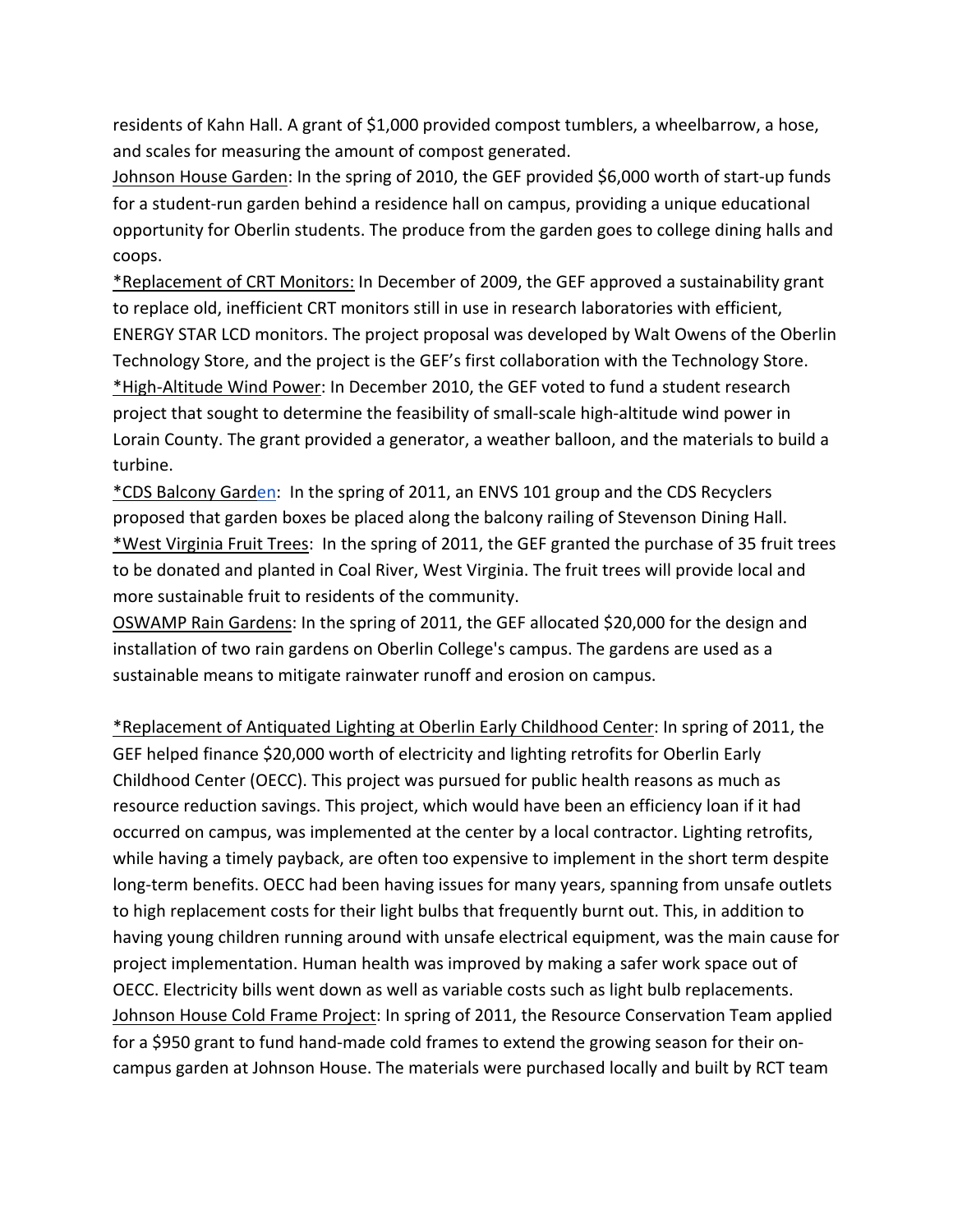members during a weekend workshop. These cold frames have effectively extended the growing season and increased student participation with gardening.

Johnson House Compost: In the fall of 2011, the GEF approved a sustainability grant to fund the construction of a compost enclosure for the Johnson House Garden for use by student residents. The grant covers \$650 worth of materials and was constructed by an ENVS 101 group in coordination with the Resource Conservation Team and union construction representatives. Energy Orb Installation: In the fall of 2011, the GEF allocated \$8,000 to fund the total cost of installing 16 new energy orbs in Oberlin College residence halls. These new orbs are an expansion of the Campus Resource Monitoring System and the energy orbs that were installed in six residence halls in 2008. The visual feedback from energy orbs promotes environmental awareness and stewardship and helps residents increase reduction efforts during the annual Dorm Energy Competition of Ecolympics.

Ecolympics Water Bottles: In the spring of 2012, the GEF provided \$815 for the purchasing of 300 reusable water bottles as incentives to reduce electricity and water consumption during the Ecolympics competition. The water bottles promoted the Office of Environmental Sustainability and the GEF, and are expected to help avoid plastic water bottle consumption by the recipients of the prize.

Residential Wonder Washes and Spin Dryers: In the spring of 2012, the GEF approved a sustainability grant of \$975 for the purchasing of 12 Wonder Washes and 2 Spin Dryers for Burton's Sustainability Hall. The project is intended to promote an alternative laundry initiative and provide energy efficient avenues to wash clothes during the annual Ecolympics campaign. Students are encouraged to ask their RA to rent these manual machines for a 3-hour period. Expansion of Dascomb Reusable Container Program: In the spring of 2012, the GEF allocated a \$7,000 sustainability grant towards the expansion of the Dascomb dining hall reusable container program to all students who eat in CDS. The program directly reduces solid waste by replacing disposable take-out containers with reusable containers. The grant covered the cost of 2,200 containers and carabineers with a \$434 buffer.

Oberlin Beekeeping: In the spring of 2012, the GEF provided start-up funding for a student- and community-run apiary at an off-campus blueberry farm in the city of Oberlin. The sustainability grant of \$1,000 funded the purchasing of bees and beekeeping equipment and the cost of hive maintenance. The apiary preserves traditional practices of beekeeping and provides a unique educational opportunity for Oberlin students and the community. The honey produced is sold to local sources for funding to operate the apiary.

Six Spin Dryers: In the spring of 2012, the GEF purchased six spin dryers for two clusters of residential dorms (ZEBRA and FYRE) as part of a larger washer-dryer sustainability project the GEF funded earlier in the year that proved popular among students. A \$1,500 sustainability grant covered the cost of purchasing the spin dryers, which were available for student use by the fall of 2013.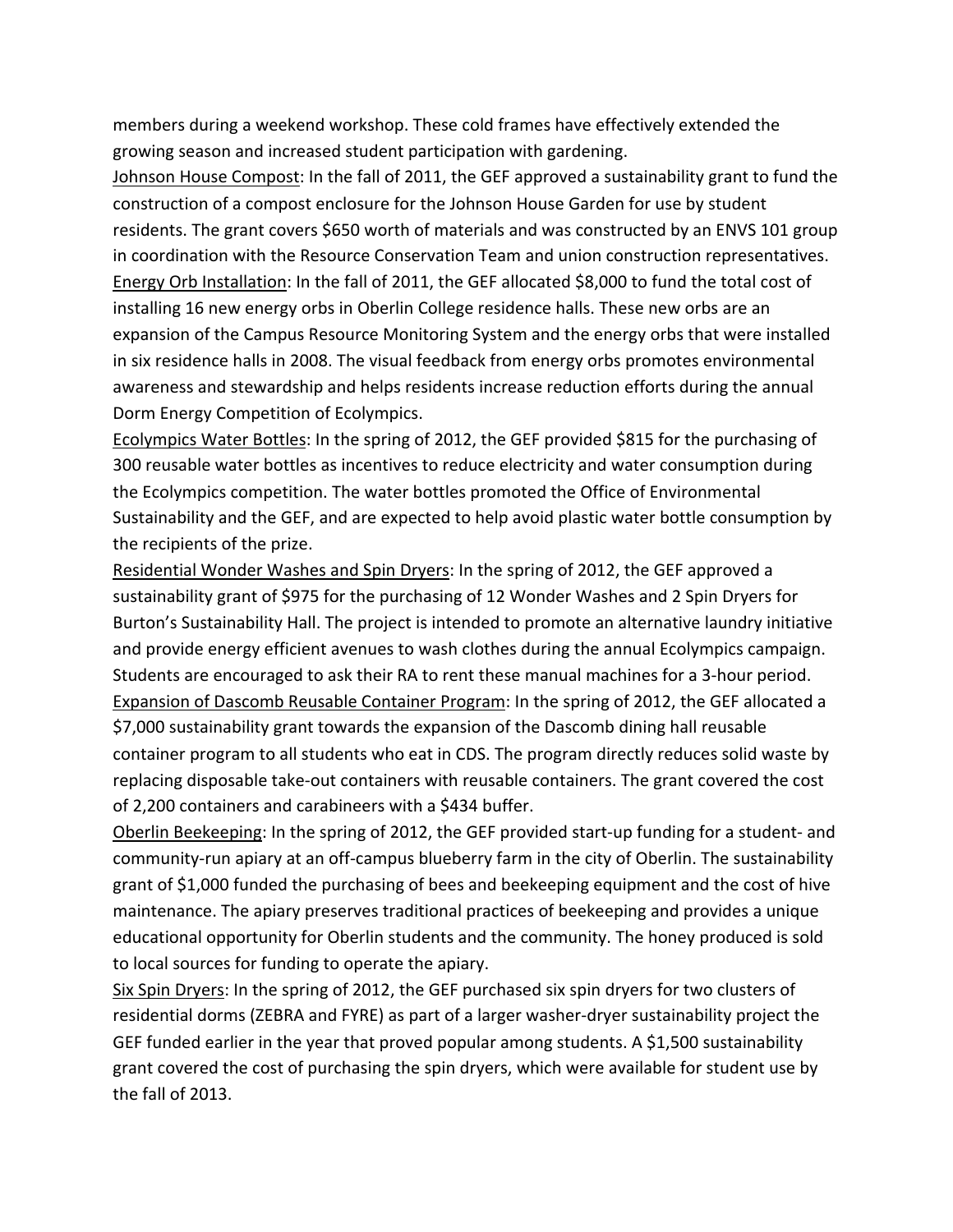\*Bioregional Dashboard in Prospect Elementary: In spring of 2012, the GEF allocated \$29,000 in the form of a Sustainability Grant to fund the purchase and implementation of a Bioregional Dashboard system at a local school, Prospect Elementary. The system included both Building and Bioregional Dashboard components, the former showing real-time information specific to Prospect's resource consumption, and the latter displaying resource flows throughout the city of Oberlin. The project was an extension of research being conducted on resource consumption feedback strategies and technologies, and was funded in part to support the efforts of the Oberlin Project, an initiative to establish better understanding and social norms around sustainability in our community.

Background premise: This project served as the pilot program for the highly anticipated installation of similar systems in the other three Oberlin public schools. The project aligned well with the GEF's efforts to foster environmental awareness and stewardship, and highlighted the importance of promoting education and learning in environmental issues with a young audience. The Bioregional Dashboard system came out of a research group at Oberlin focused on the effects of feedback and continual communication between systems and users on environmental practice. This research is funded largely by the Great Lakes Protection Fund. Student Senate additionally demonstrated approval of the project.

Cost-benefit estimation: Though there is not a clear and timely payback, this project increases sustainability of natural resources by promoting environmental awareness through social diffusion.

Additional benefits: This project facilitated relationships between several members of both the local community and the college community. The GEF is part of a far larger community of academics, diplomats, students, policymakers, engineers, and more who are working towards the goal of healthier and better environmental practices individually and globally. Projects like these are important highlights of the GEF mission, and really do remind all of us what it is we're working towards.

\*OSWAMP Rain Gardens at Prospect Elementary School: In the spring of 2012, the GEF approved a sustainability grant of \$995 for Oberlin Stormwater Management Project (OSWAMP) to install a rain garden at Prospect Elementary. The \$995 covers all the necessary costs for this installation including all necessary materials for the project. This project created a more sustainable stormwater management system in Oberlin, and promotes sustainability within Oberlin and more specifically at Prospect. Cost-Benefit Estimation: The project has many benefits beyond promoting sustainability however none of them are easily quantifiable. The OSWAMP Rain Garden reduces the effects of urbanization on streams like Plum Creek by creating a natural filtration system that prevents excessive pollutants from entering Oberlin's ecosystem. Plants such as deep-rooted native plants and grass sedges stop and reduce water flow from drain sewage systems.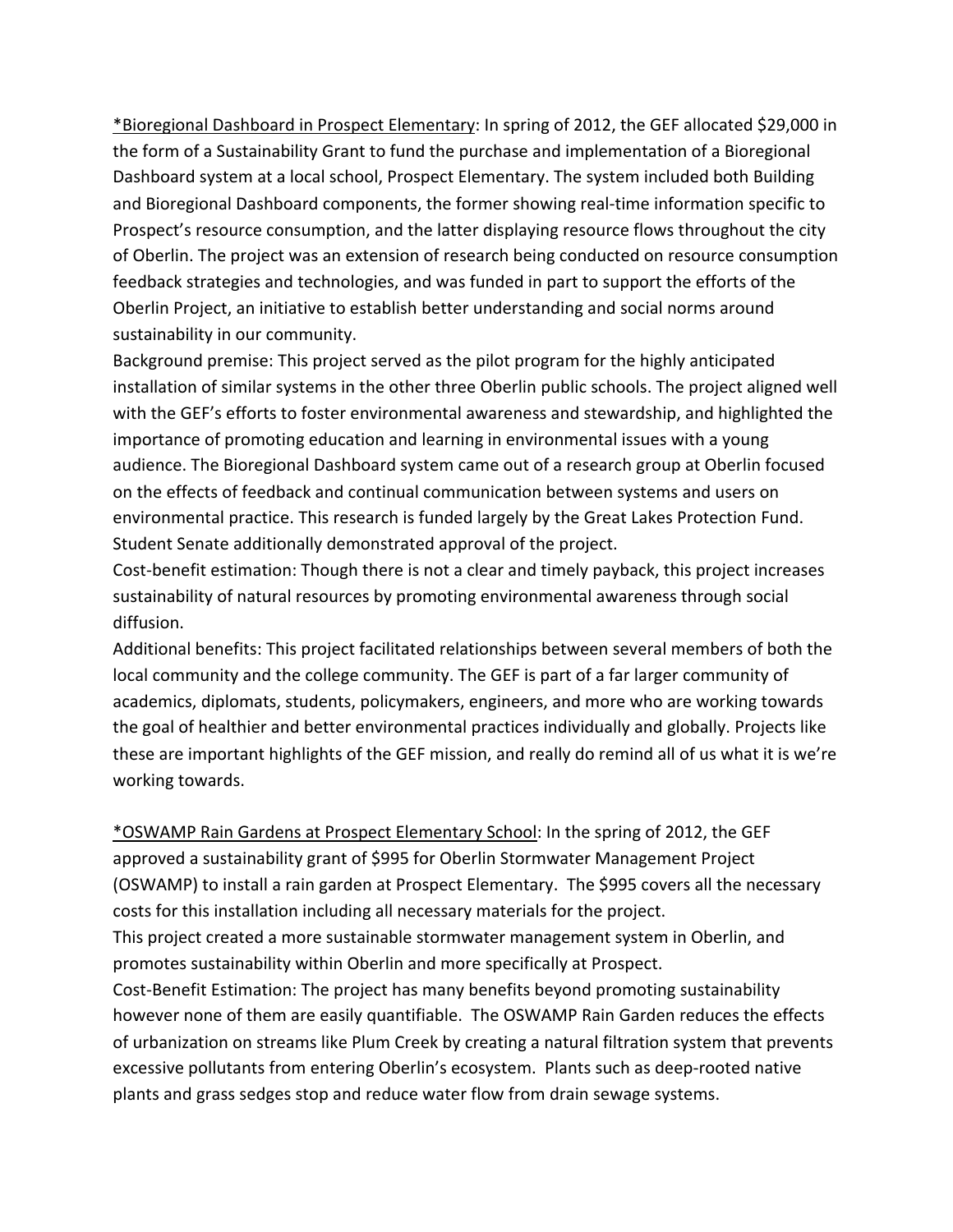POWER Low-Income Home Weatherization: In the spring of 2012, the GEF helped finance weatherization of approximately three inefficient low-income homes in Oberlin after proposal submitted by Providing Oberlin With Efficiency Responsibly (POWER). A sustainability grant of \$10,000 was allocated to POWER that accounts for contractor expenses estimated at \$3,000 per house, with a \$1,000 buffer. This project reduces consumption for heating (primarily natural gases), which will in turn reduce carbon emissions.

Covered Bike Racks: In the spring of 2012, the GEF allocated \$5,000 for the construction and installation of a covered bike rack prototype as designed by Steve Varelmann, College Architect. In the spring of 2013, the GEF allocated \$25,000 for the purchase and installation of 5 additional covered bike racks of a slightly modified design to be placed in high-usage locations. Senior class and alumni gifts to the GEF cover half of the total project costs of \$30,000. This project is part of a comprehensive effort to improve bicycle-related infrastructure on campus and therefore promote the use of bicycle transportation at Oberlin College. As of spring 2014, these covered bike racks have been installed directly south of French House, south of Langston, west of Bibbins Hall, and south of Dascomb.

Rotary International Club's 75th Anniversary Tree Planting: In the fall of 2012, the GEF officially approved a sustainability grant of \$3,000 for the purchase of 30 trees. These trees were part of a gift that the Rotary International Club was giving the city for their 75th anniversary. The GEF pursued this project because the planting of additional trees on campus will offset carbon, provide an opportunity for students to plant the trees, and is highly visible to students and visitors. This particular project also strengthened ties between the GEF and the City of Oberlin. These trees were planted, with the help of the Bonner Center, in October 2012.

Tree Planting: In the winter of 2013, the GEF officially approved a sustainability grant of \$3,250 for the purchase of 25 Red Oak, 25 Red Maple, 25 Black Gum, and 25 Skyline Locust seedlings. The GEF also approved a \$250 buffer should any unexpected costs occur. These trees were planted in April of 2013 with student involvement. These additional trees on campus will sequester carbon and be highly visible to the student body and visitors.

Bike Repair Stations: In the spring of 2013, the GEF approved a sustainability grant of \$3,500 to the Office of Environmental Sustainability for the implementation of 3 separate bike repair stations on campus. Located in centralized locations on campus, each bike repair station is equipped with a pump as well as tools that are necessary for basic bike maintenance. The project is intended to promote bike use at the college by providing 24 hour access to bike care. \*Ecolympics Prizes for Winning Dorms: In April of 2013, the GEF funded prizes for the winning dorms of the annual Ecolympics campus-wide energy-reduction competition. The winning dorm was given one of four options for their prize: a Wonder Wash and spin-dryer, shower timers, clothes drying racks, or a water refill station. The winning dorm was Fairchild, which chose a water refill station as its prize. This water refill station along with the other potential Ecolympics prizes all provide additional savings for the dorm they are placed in.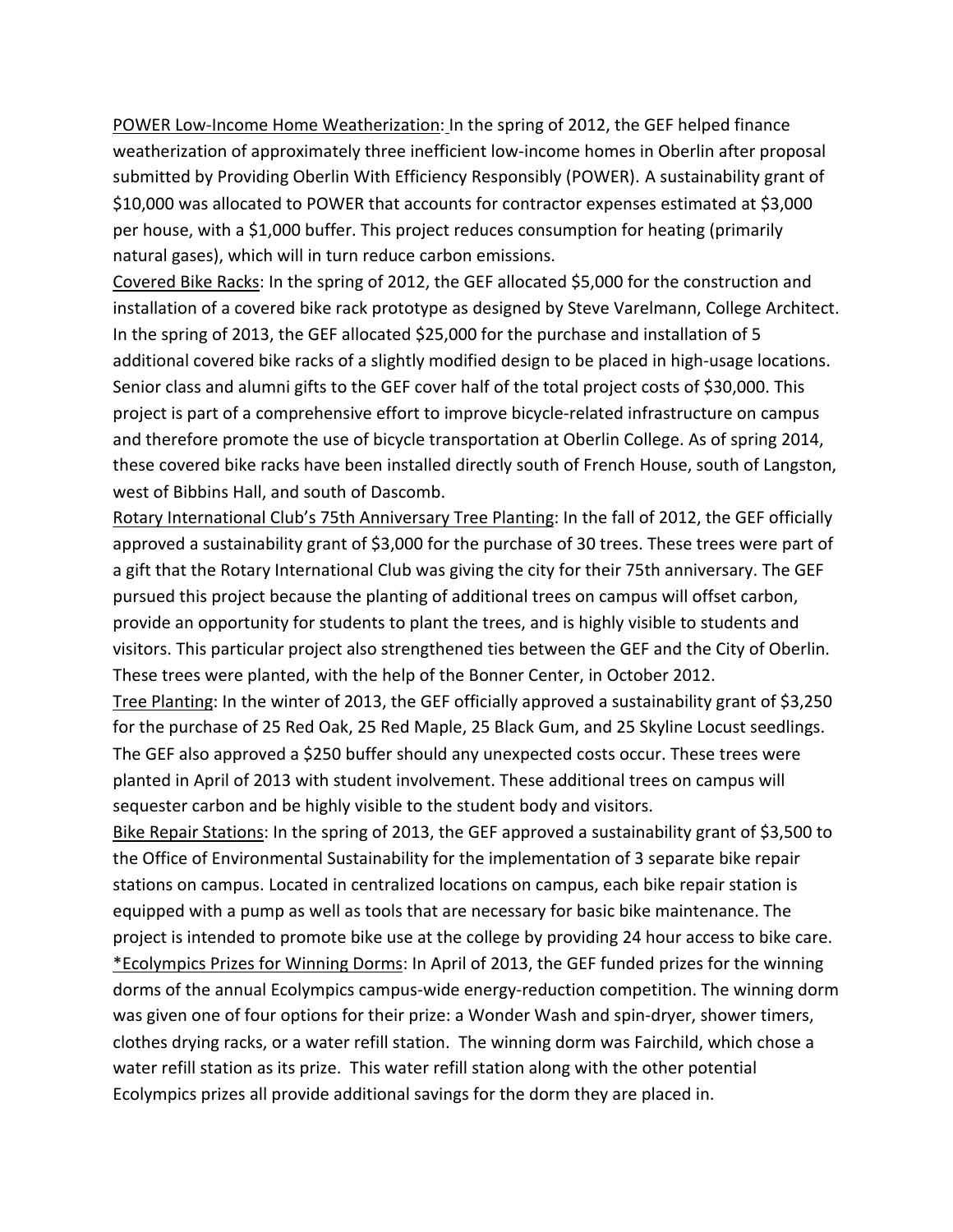Background: Ecolympics promotes sustainability around campus, which is an obvious goal of the EDGE Fund. For this reason contributing to Ecolympics is a worthwhile cause for the EDGE Fund. Furthermore, the prizes provided additional energy savings for the winning dorm. Cost-Benefit Estimation: The cost of this project was \$3,800 and although this project was not an efficiency loan, there were still energy savings from the project. The prizes had the potential for saving the college over 24,000 gallons of water, 12,000 kWh and 27,000 lbs. of  $CO<sub>2</sub>$ .

### \*George Jones Farms Solar Powered Irrigation: In the spring of 2013, the GEF

Summary: George Jones Farms is a local organic farm. The sustainability grant given by the Green EDGE Fund to the project went towards the implementation of a solar irrigation system, a composting yard and a vegetable oil capture and filtration system for a total cost of \$14,500. Background: George Jones farms supports Lorain county and the surrounding areas by providing organic food as well as education to the local community. The primary focus of the grant was to complete the solar powered irrigation system

Cost-Benefit Estimation: The cost of this project was \$14,500 and resulted in many benefits for the farm. The projects this grant funded implemented renewable energy sources in place of nonrenewable ones.

Oberlin Community Services People's Garden: Back in 2011, the GEF funded the implementation of the OCS People's Garden. In spring of 2013, the GEF allocated a grant of \$2,100 to fund the expansion of this garden along with a weekly garden education workshop for children. The produce from the garden goes directly to the community rather than being sold. This project promotes sustainability and expands food access within the community of Oberlin. This project also strengthens ties between the GEF and OCS, as well as between the college and the community.

\*Zion CDC Infrastructural Improvements: In the spring of 2013, the GEF approved a sustainability grant for infrastructural improvements at Zion Community Development Corporation (CDC). More specifically, the grant covered a rainwater collection system as well as for improvements to existing plant beds.

Background: This project was pursued for a few reasons. Primarily, the project contributes to environmental sustainability within the Oberlin community. Furthermore, the project strengthens ties with the college and the greater Oberlin community. Lastly the project is a continuation of a previous investment by the Green EDGE Fund to support the Zion community garden.

Cost-Benefit Estimation: The project had a total cost of \$2,300. Although there is no clear calculable pay-back from the infrastructural improvements to the garden, they will allow for a higher plant yield.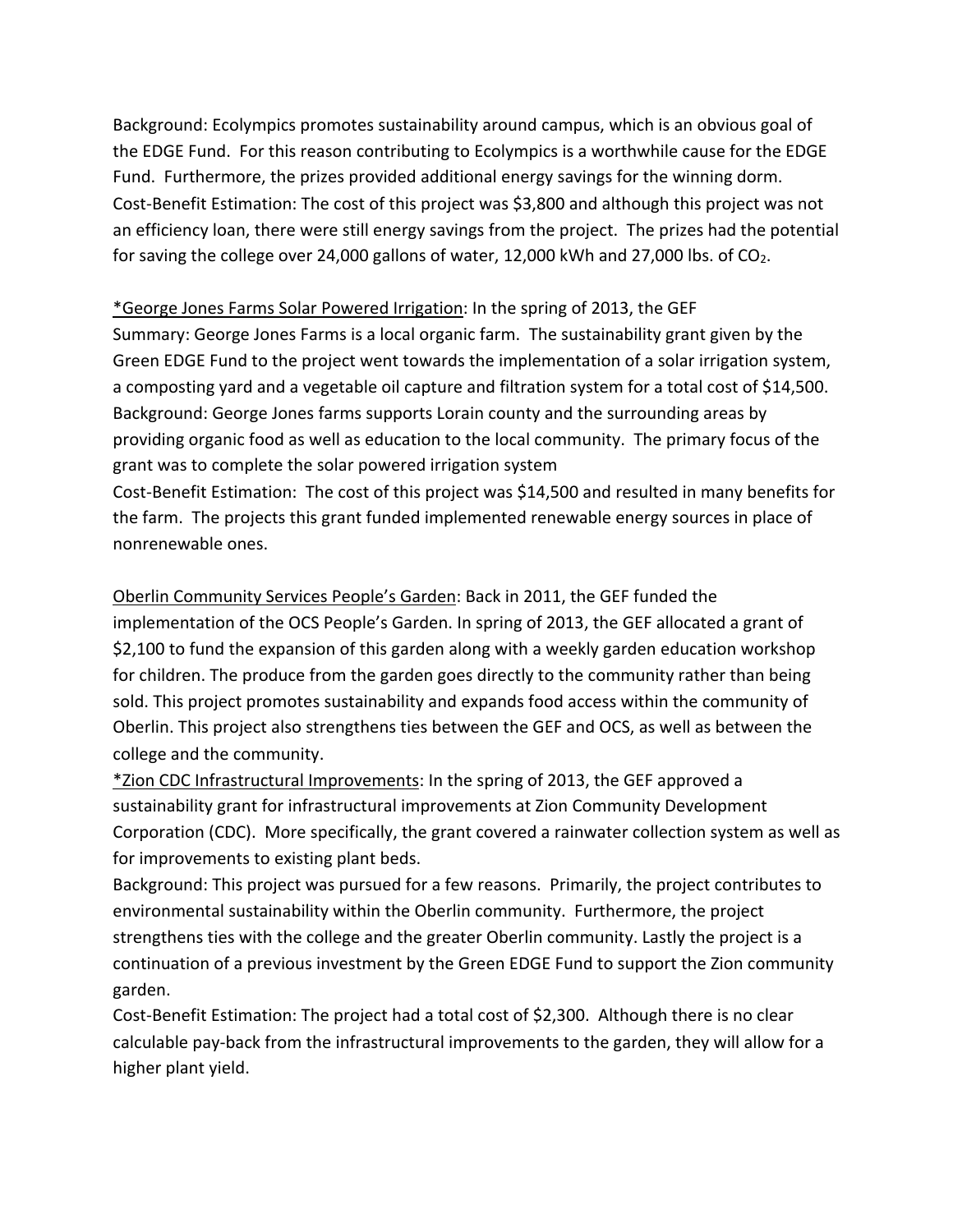## **Current Green EDGE Fund Projects: Approved 2013 – 2014**

(Projects that have been officially approved by the GEF this academic year and either have been implemented or are in the process of being implemented. Project managers on the GEF serve as the primary contact for duration of project development and implementation.)

#### **Efficiency Loan Projects**

### **Vegetable Oil Tractor Conversion**

### (Spring 2014)

### **Goldsmith/Union Apartments Showerhead Retrofits**

Summary: In the spring of 2014, the Green EDGE Fund officially approved an efficiency loan of \$1,400 for the purchase and installation of low-flow showerheads in Village Housing apartments located on Union Street and Goldsmith Lane. Shower retrofits are an exceedingly simple and unobtrusive way to reduce water consumption.

Background Premise: Low-flow showerheads are a great way for the college to reduce water consumption and correspondingly save money on utility costs. Although reductions in gas consumption would be difficult to quantify, reduced water usage should additionally reduce demand on natural gas used to heat the water. Installing low flow showerheads results in drastic drops in water consumption, and has an extremely short economic payback period. Cost-Benefit Analysis: Showerhead retrofits are exemplary efficiency loan projects because of their short payback periods and dramatic effect on resource consumption. Projected savings for this project total 422,400 gallons of water per year with annual monetary savings of approximately \$7,284 per year. These projections are based on very conservative estimates of how many students will be using the showers, how often those students will use them, and how long their showers will be.

Additional Benefits: Most students living in these apartments will interact with these showerheads nearly every day. Signage placed near the showers will serve to remind inhabitants about the importance of taking small steps to reduce resource consumption and promote environmental sustainability through efficiency.

#### **Sustainability Grant Projects**

### **OSCA ECC Purchase of "Shift Change" Film**

Summary: In the fall of 2013, OSCA's Environmental Concerns Committee (ECC) was granted \$165 by the GEF to allow for purchase the documentary Shift Change. The documentary is about worker cooperatives and focuses on Evergreen Cooperatives in Cleveland and Mondragon, Spain. The purchase of the film has helped the ECC form a relationship with Evergreen Cooperatives and educate membership about the nearby worker cooperative.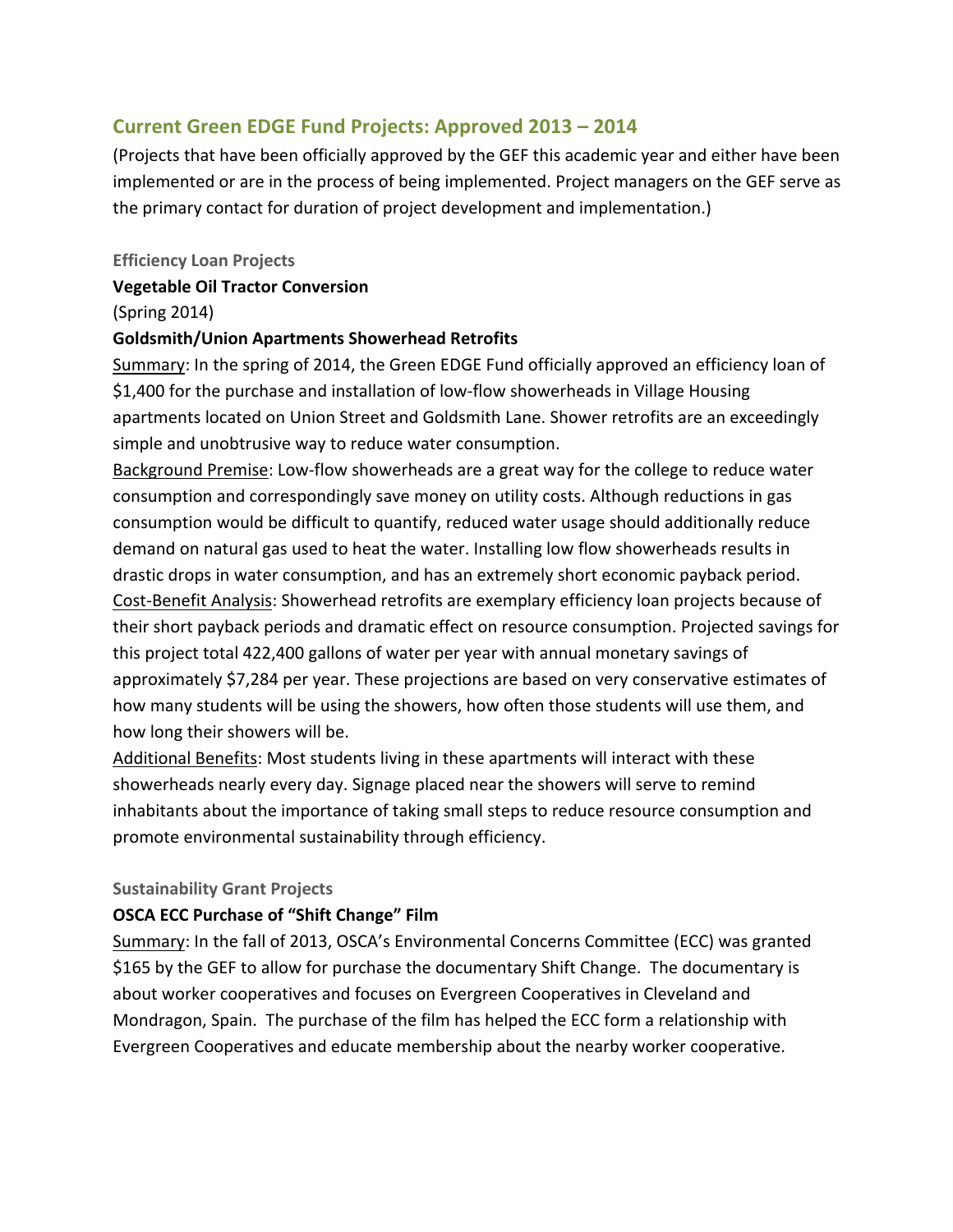Background Premise: The Oberlin Student Cooperative Association's membership is roughly a quarter of Oberlin's student population. OSCA's ECC is the arm specifically concerned with environmental issues.

Cost-Benefit Analysis: The only project expense is the cost of the film: \$165.00. Additional Benefits: The ECC has wanted to share this film in the past but did not have funds to purchase the film. Many students have expressed interest in the documentary and it will help spread ideals aligned with that of the GEF. The film will be viewed for many years.

### **Lilian Molina Workshop**

Summary: In the fall of 2013, the GEF contributed a sustainability grant of \$900 to the honorarium of grassroots organizer Lilian Molina. These funds were combined with funds from Student Finance Committee' ad hoc, student organization Anti-Frack, and the Environmental Studies Department to fully cover all the expenses of bringing Lilian Molina to Oberlin College. Background Premise: Lilian Molina is a Mestiza Environmental Justice Advocate, youth development expert and community organizer. The workshops she led in Oberlin focused on Environmental Justice, Environmental Racism, Classism and Anti-Oppression. This GEF project funded two four-hour sessions of workshops that aimed to educate and empower the campus' student body.

Cost-Benefit Analysis: Given the current scope of the GEF, the cost of funding this project (\$900) was worth the benefits of promoting sustainable thought on campus and the publicity for the GEF.

# **CMF/ENVS 101 Map Printing**

Summary: In the fall of 2013, the GEF granted \$35.70 for the printing of potential site maps for carbon offset projects. Two students in ENVS 101 proposed creating and hanging the maps around campus to raise awareness of the efforts being taken to achieve carbon neutrality. Background Premise: Oberlin College has set a goal of carbon neutrality by 2025. Oberlin students created the Carbon Management Fund to address this goal by generating local carbon offsetting projects. Much research is needed to further the potential of carbon offsetting projects, and mapping is a necessary part of this research.

Cost-Benefit Analysis: The total cost of this project is the \$35.70 used for printing the posters. Students will be creating the posters as part of a class project.

Additional Benefits: The posters were created and hung in December 2013 and helped publicize the GEF in addition to promoting interest in carbon neutrality and carbon offsetting.

# **RCT Trash/Recycling Receptacles**

Summary: In the fall of 2013, the EDGE Fund approved the purchase of new waste receptacle stations as part of a pilot study to decrease contamination of recyclables on campus. The proposal was written by Bridget Flynn in the Office of Environmental Sustainability (OES) and the Resource Conservation Team (RCT), a student group on campus dedicated to reducing resource consumption at Oberlin College. The proposal was for 25 waste receptacles to be put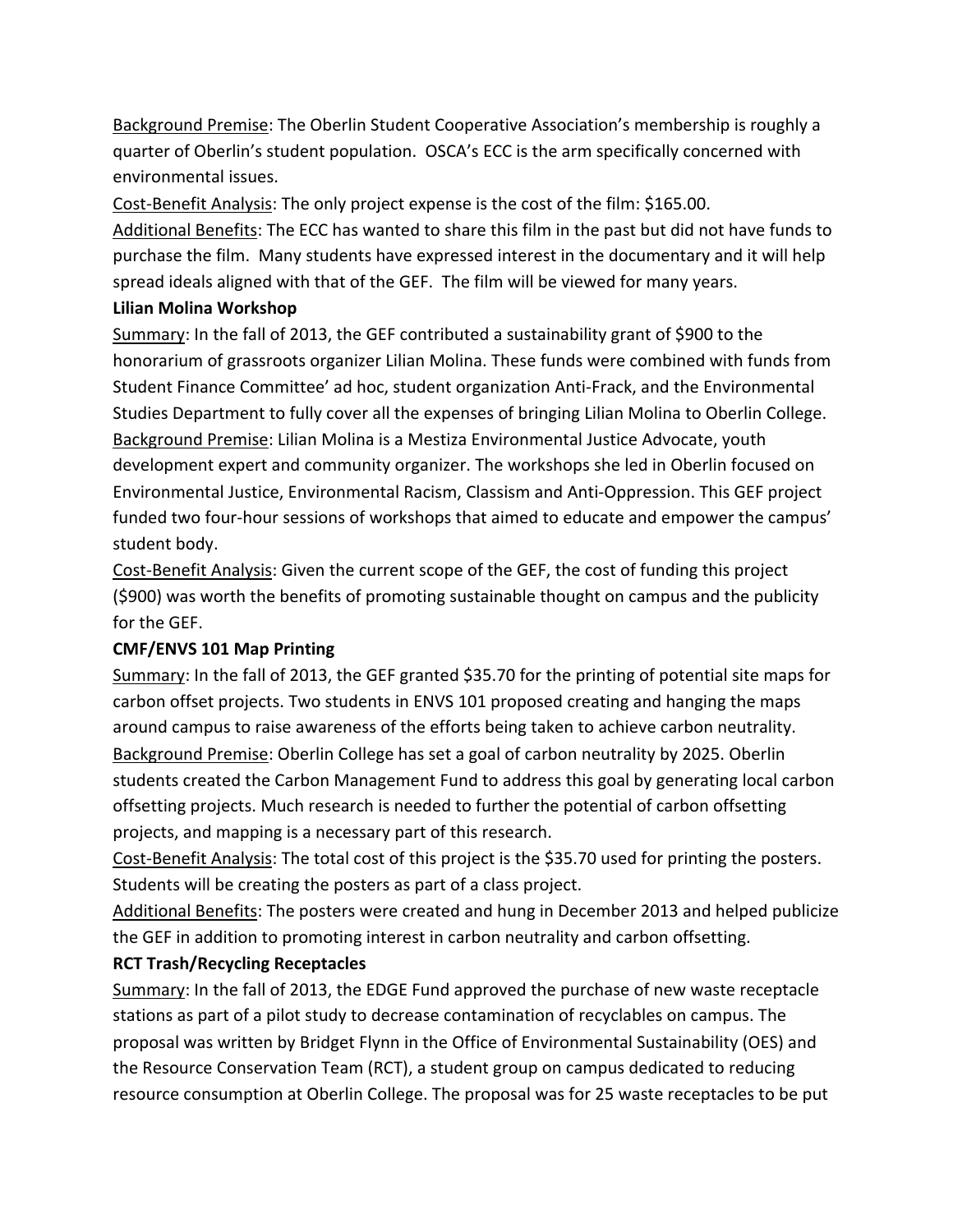in Fairchild Dormitory, the Science Center, and Philips Gym with the intent of further expansion if it proved to be an effective means of educating and clearing confusion regarding waste on campus.

Background Premise**:** Education of what is and isn't recyclable on campus has proved to be a difficult problem to tackle considering the high turnover of students. The goal is to provide clear and consistent signage to waste collection on campus in hopes of reducing contamination of recyclables across campus. OES and the RCT have led multiple campaigns in an attempt to clear up recycling confusion on campus, and this is an ongoing effort to educate in hopes of changing campus culture regarding waste. The receptacles will have two receptacles, "landfill" and "recycling", with the ability to expand if the city of Oberlin adds organic waste to their collection system in the future.

Cost-Benefit Analysis: The cost of purchasing and installing the 25 waste receptacles was \$36,000.

Additional Benefits: The waste receptacles will replace the traditional 2-bin system found throughout campus. Not only will this provide for more consistent receptacles across campus, but it will also be more aesthetically pleasing because the bins themselves are housed in a cabinet.

#### **"From Coal to Carbon Neutrality" Workshop Raffle Prizes**

Summary: In the fall of 2013, the GEF supplied a number of prizes that promote sustainability for the "From Coal to Carbon Neutrality" workshop event. The prizes included 1 bike, 20 bike lights and 30 water bottles and funded by a grant of \$975 from the GEF.

Background Premise: In November 2013, the Office of Environmental Sustainability (OES) in conjunction with the Committee on Environmental Sustainability hosted an event named "From Coal to Carbon Neutrality". This event was an interactive college-community workshop focusing on how we can mobilize to achieve carbon neutrality. The event included a series of smallgroup workshops with the intent of having college students, faculty, staff, and administrators come together to discuss carbon neutrality and what it takes to get there. The event was formed with collaboration of and contribution from a wide-range of student groups. Cost-Benefit Analysis: The cost of this project was simply for the purchase of \$975 worth of sustainability-related raffle prizes. By providing \$975 worth of funding for the purchase of a

bike, bike lights and water bottles, the GEF promoted engagement in sustainable behavior and increased awareness of the GEF and the OES within the Oberlin community.

#### **PowerShift Conference**

In the fall of 2013, **CMF Tree Planting Purchases** (Fall 2013) **CMF Tree Planting Labor Costs** (Fall 2013)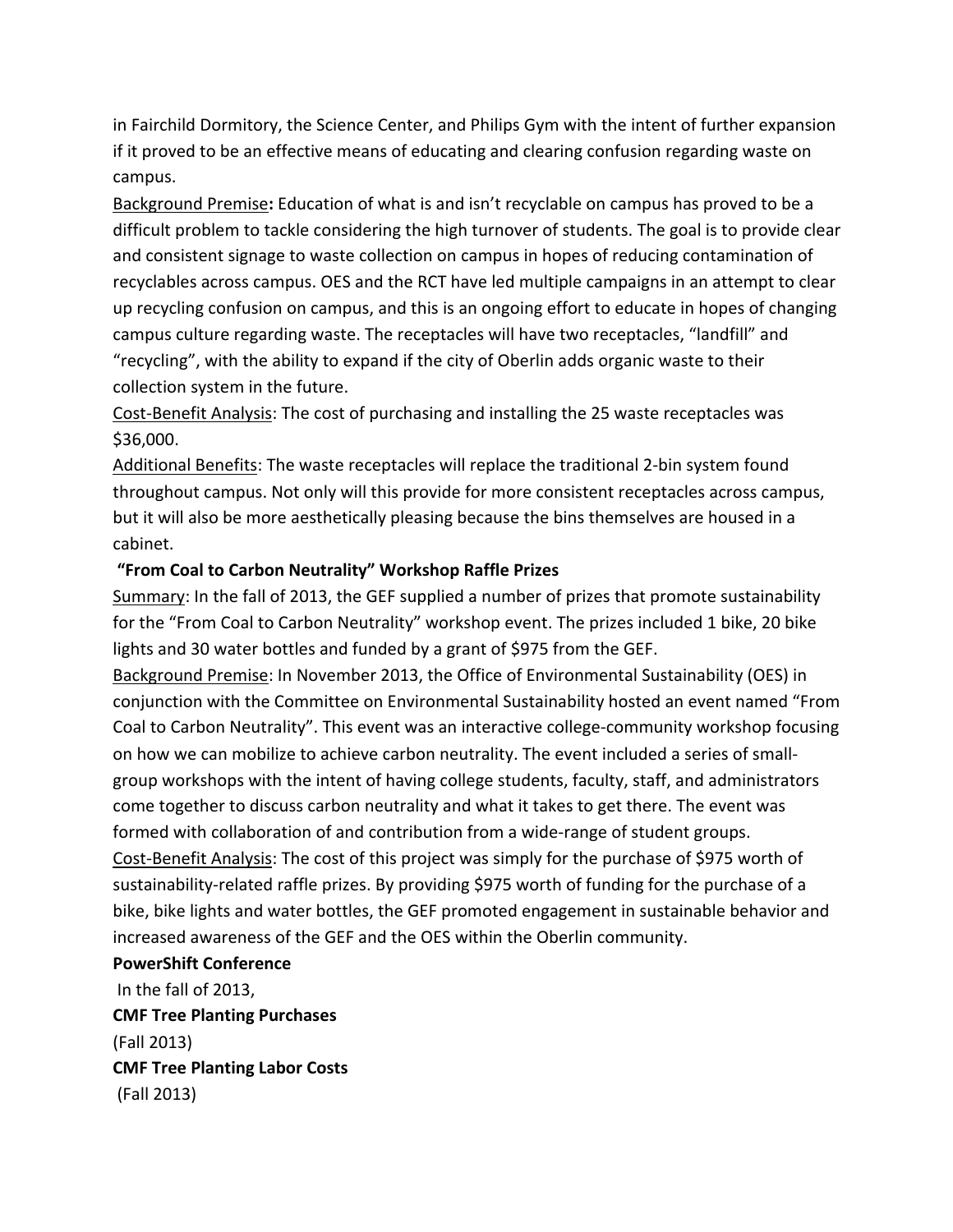#### **Ecolympics Prizes**

Summary: In the spring of 2014, the Green EDGE Fund awarded a sustainability grant to the Oberlin Environmental Sustainability Office to purchase three water refill stations as prizes for the winning dorms of the annual Ecolympics campus-wide competition. These refill stations serve as infrastructural improvements to these ResEd facilities.

Background Premise: Ecolympics is an annual competition, part of Campus Conservation Nationals, which promotes sustainable behavior through resource reduction competitions and educational events on campus and beyond. During this three-week event, dorms compete to lower their electricity and water use, and top reducing dorms are awarded prizes. These prizes are designed to incentivize participation in campus-wide sustainability practices. Ecolympics typically saves over 24,000 gallons of water, 12,000 kW hours, and 27,000 lbs. of carbon dioxide overall. This year, the three dorms who reduced their water and electricity usage the most were awarded with three new water refill stations to be installed in the dorms (one per dorm). Cost-Benefit Analysis: The risk for these installations is relatively low since these refill stations have been installed as Ecolympics prizes previously (and funded by the GEF, to boot!). The stations are much more aesthetically pleasing than traditional water fountains, and also display the number of plastic water bottles presumably saved because of the stations. They are fixtures currently being installed around campus, but not ubiquitously throughout dorms. The installation of these stations both encourages sustainability practices locally where they're placed, but indicate a larger movement on the College's part to encourage similar behavior and infrastructure.

Additional Benefits: Funding this project supports the continuation of Ecolympics as an event on campus that should continue, and should also expand (as it has in the local public schools). It strengthens the relationship between different environmental groups and offices on campus, and is a great project that exemplifies the concepts and principles the GEF works to espouse, promote, and practice.

#### **CBSM Research**

Summary: In the spring of 2014, the GEF approved a proposal by Cindy Frantz of the Oberlin Psychology Dept. and Bridget Flynn of the Office of Environmental Sustainability to conduct a Community Based Social Marketing pilot study to determine students' responses to different types of power strips, shower timers, as well as conduct a survey on local transportation. Background Premise: Oberlin's commitment to environmental sustainability requires that students get involved in energy reducing behaviors. This pilot study will help flesh out consumerism and how it relates to green technologies. Understanding why students choose particular devices over others can provide key insights into helping reduce resource consumption on campus.

Cost-Benefit Analysis: This project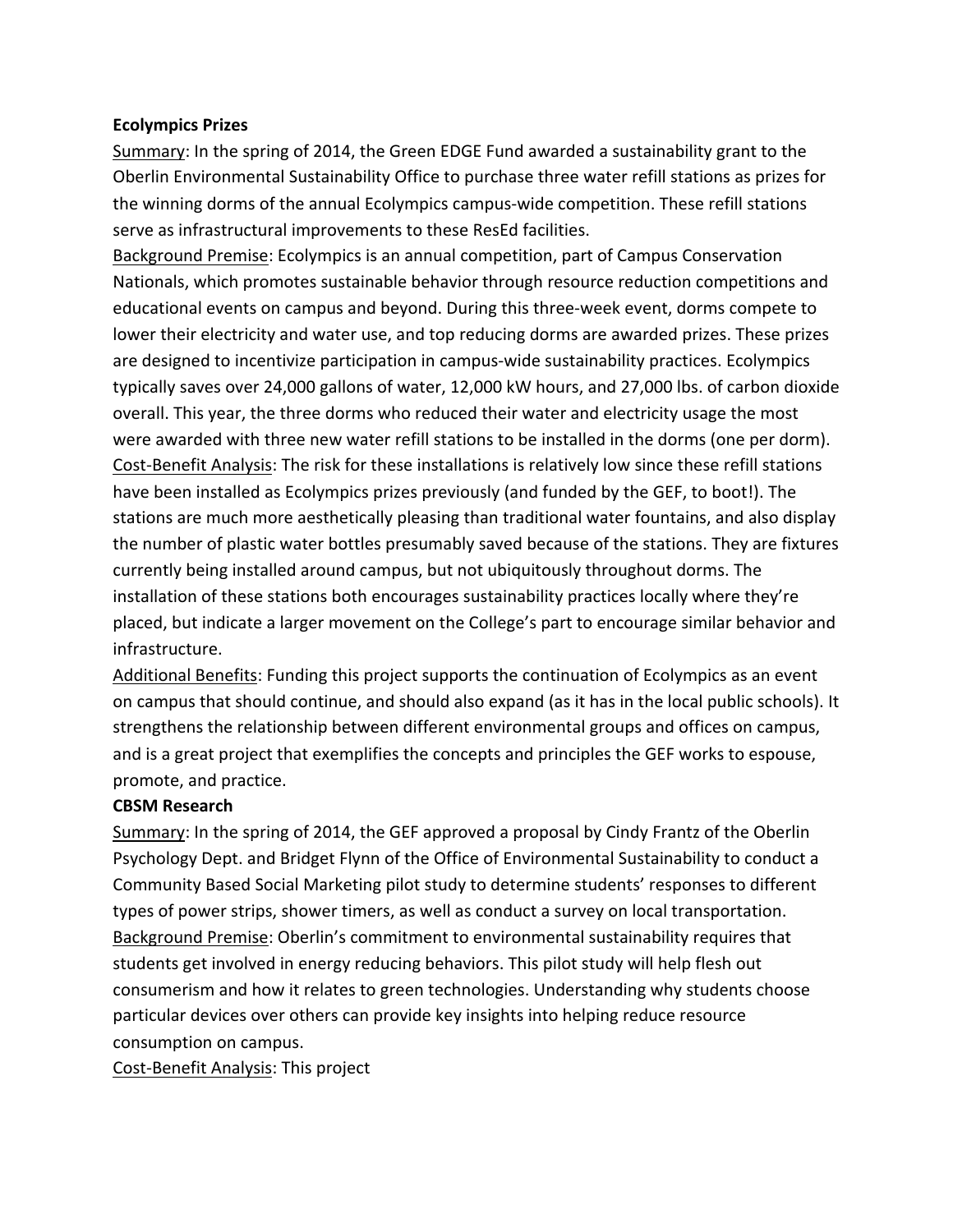Additional Benefits: The ability to better understand the psychology behind consumer culture related to products that help reduce resources is key to promoting a sustainable culture on campus. This research, although a pilot study, helps pave the way for integrating energy reduction and participation by larger groups on campus.

#### **Dionysus Disco Glassware**

Summary: In the spring of 2014, the GEF financed Student Union Board to the purchase of plasticware for serving beer and other beverages at the Dionysus Disco. Replacing the original disposable plastic cups, the 'Sco could use reusable plastic cups to reduce the large amount of waste it currently produces. The cups will be washed in the DeCafé Hobart dishwasher in morning hours.

Background Premise: For several years, the Student Union Board has discussed the possibility of using reusable cups for serving beer and other beverages at the Dionysus Disco in the basement of the Student Union. The 'Sco currently uses disposable plastic cups to serve drinks, which generates a large amount of plastic landfill waste. The 'Sco will rely on the cooperation of the staff of the Dionysus Disco, as well as some employees of the CDS establishment in Wilder. Various representative of CDS and the Student Union have worked out an arrangement, in which a CDS employee supervises a member of the 'Sco staff as they wash the dishes in the DeCafé dishwasher.

Cost-Benefit Analysis: The GEF allocated a \_\_\_\_\_\_\_ sustainability grant to this project for the reusable plasticware purchase, the use of which reduces the generation a large amount of disposable plastic landfill waste.

### **Oberlin Food Rescue Bike Trailer**

(Spring 2014) Noel and Yuran (and Paul?) served as project managers for this proposal.

### **OFM Food Stamp (SNAP) Incentivization Pilot Program**

Summary: In the spring of 2014, the Green EDGE Fund officially approved a sustainability grant of \$1,300 to create a SNAP-incentivization pilot program for the Oberlin Farmers' Market (OFM) over the summer of 2014. The grant will allow for the purchase of \$1,300 worth of additional standardized Electronic Benefit Transfer (EBT) tokens from the USDA. The program will distribute one dollar in tokens for every dollar a SNAP client spends at the market, providing a 100% increase in purchasing power and an incentive to shop at the OFM.

Background Premise: The city of Oberlin is home to many low-income neighborhoods and struggles with issues of food access. The Oberlin Farmers' Market has potential to increase access to fresh and local food among low-income community members. Although the OFM currently accepts SNAP and is already equipped with an EBT processing machine, EBT transactions on average comprise insignificant percentages of total weekly market purchases. Low EBT presence in farmers' markets is common across the United States, but recently implemented summertime SNAP incentivization programs in some cities have been remarkably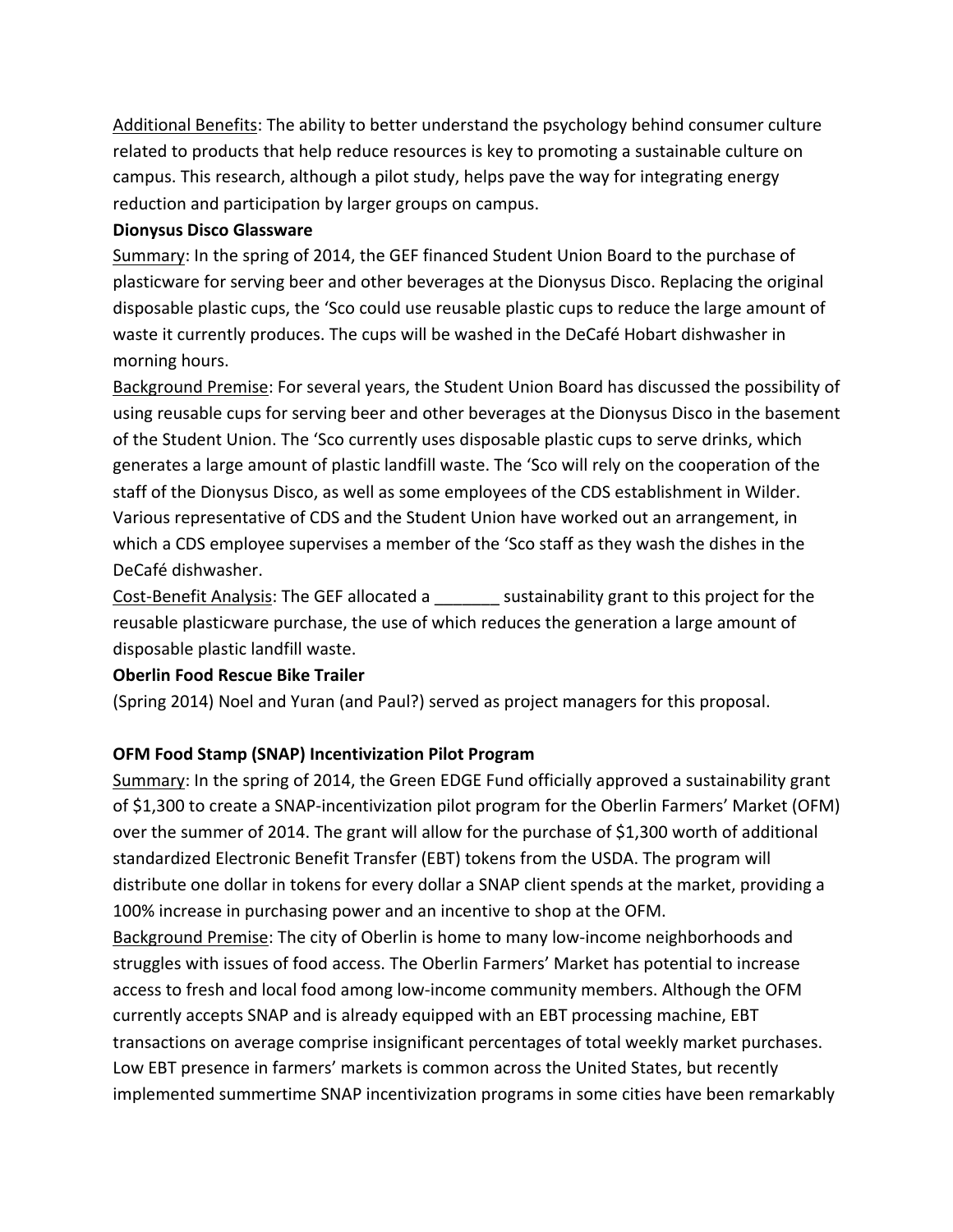successful in increasing the representation of SNAP clients among market consumers. The OFM will implement a similar incentivization pilot program this summer with the purpose of encouraging maximum participation by SNAP clients and limiting stigmatization. Last year, OFM consumers spent approximately \$1,300 total in EBT. Therefore the OFM requested funding for an additional \$1,300 in tokens to provide a 100% increase in purchasing power for all EBT holders, for transactions all summer of 2014. Prior to and during implementation, the incentivization program will be promoted with coordinated community outreach efforts. Oberlin market managers will carefully track weekly EBT purchases during the trial period then conduct a data analysis of the results after the program is finished.

Cost-Benefit Analysis: The only cost of funding this pilot program is that of purchasing \$1,300 worth of additional standardized EBT tokens for the Oberlin Farmers' Market. At the end of the summer, any excess tokens will be stored for future years or future pilot programs, or exchanged for cash to return to the GEF. The GEF pursued this project because it will expand access to local, high-quality food to low-income households in the community. The OFM is an important community asset that has potential to become a significant source of fresh produce distribution to Oberlin residents. This project will increase investment in the local food system and promote the OFM.

Additional Benefits: The investment in this community-based project by the GEF has the potential to strengthen bonds between the Oberlin community and the College.

**Hybrid Refuse and Recycling Collection Vehicles for Oberlin Public Works Department** Summary: In the spring of 2014, the Green EDGE Fund officially approved a sustainability grant of \$30,000 to support the City of Oberlin's investment in hybrid technology for their new refuse and recycling collection vehicles. Three vehicles needed to be purchased, but it remained unclear whether the City of Oberlin would approve an additional \$100,000 for each of the three vehicles to equip them with hybrid hydraulic drive systems. In order to support and incentivize this investment, the Green EDGE Fund approved a \$10,000 award for each vehicle purchased with the hybrid technology. Evan Tincknell served as project manager for this proposal. Oberlin City Council has since approved the purchase of all three vehicles with hybrid hydraulic drive systems.

Background Premise: Early in 2014, the City of Oberlin Public Works Department's entire fleet of refuse and recycling collection vehicles was destroyed in a fire at the storage facility. In the immediate aftermath, the City was forced to rent replacement vehicles at exorbitant prices. Two replacement vehicles were purchased in April of 2014, and three additional vehicles awaited approval from City Council in May of 2014. It remained unclear whether investment in the hybrid hydraulic drive systems would be supported. The Public Works Department was in the process of applying for additional grant funding, and claimed that any financial support would help sway City Council's decision to fund the remaining expenses.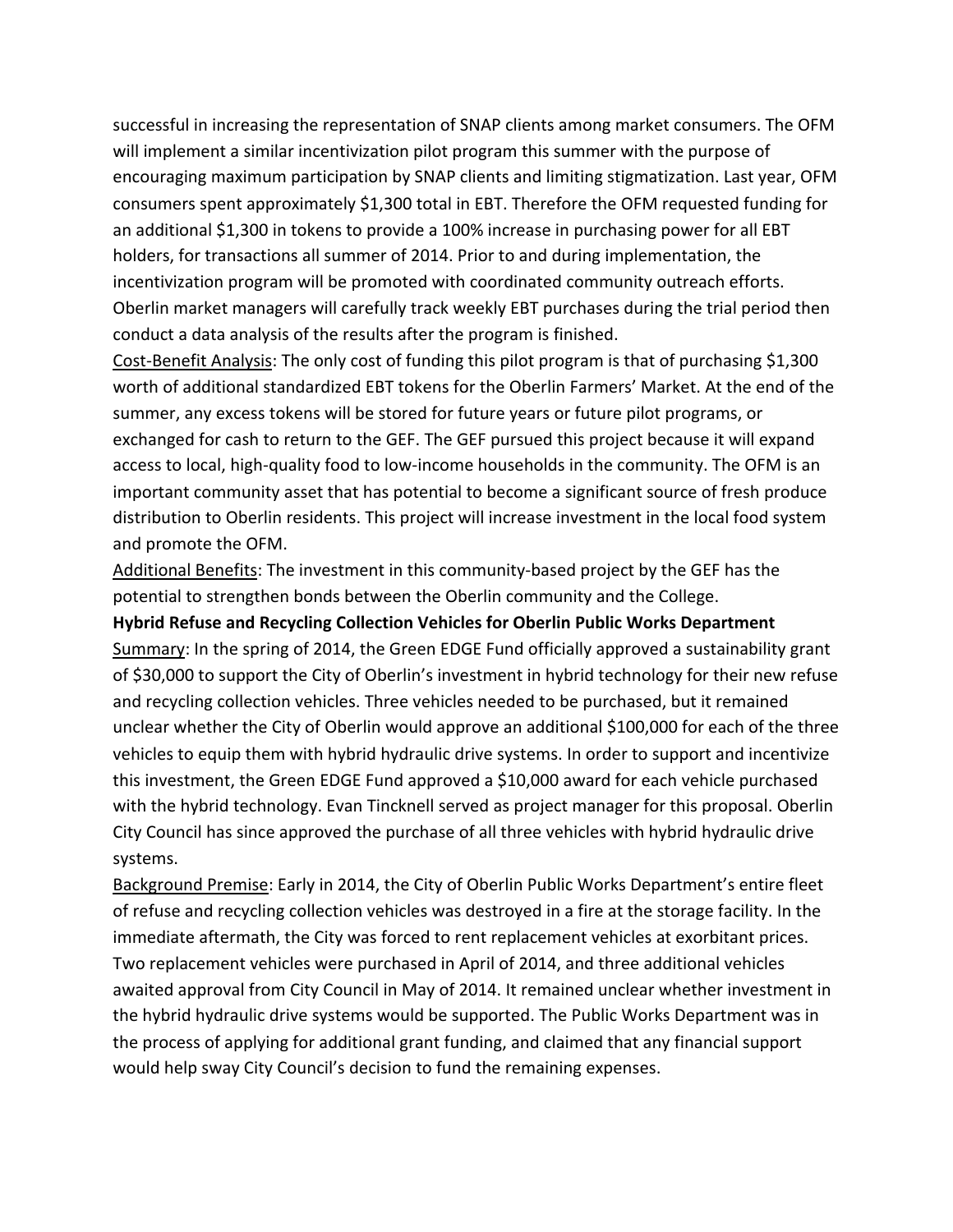Cost-Benefit Analysis: The hybrid technology nearly doubles the fuel economy for each vehicle on which it is installed, resulting in 45% improved fuel efficiency. Although this funding is being made to support efficiency technology with clear calculable payback, it is not an efficiency loan. While the improved fuel economy will reduce fuel consumption by 2,200 gallons/year and corresponding CO2 emissions by 230 MT/year, the investment is not expected to reach 100% financial payback. The Green EDGE Fund supports the implementation of technology that promotes efficiency and sustainability regardless of financial payback, and has offered this grant to show support for the City of Oberlin and efforts to reduce its carbon footprint. **Natural Meadowing**

# (Spring 2014) Paul Paschke served as project manager for this proposal.

#### **Leadership & Sustainability Summer Camp**

(Spring 2014) Noel Myers served as project manager for this proposal.

### **Pending Projects 2013 – 2014**

#### **Kahn Solar PV (ongoing project)**

In spring of 2013, the GEF began the process of facilitating the installation of solar photovoltaic panels on the roof of Oberlin's new Sustainability-themed first-year residence hall. A request for proposals (RFP) was written and circulated among local contractors and solar companies. Bids were received for the installation of a 10kW array, and the Green EDGE Fund worked throughout the summer of 2013 collecting necessary information from Oberlin College administrators and the bidding parties in order to select the most feasible and cost-effective option. By the end of fall semester (2013), a Letter of Intent (LOI) was submitted to BoldAlternatives--the company selected for the installation. BoldAlternatives provides a financing option that reduces our financial investment to a minimum by allowing a third party investor to benefit from state and federal solar incentives. Facilities Construction & Planning took the reigns for the final stages of the project in order to facilitate development of necessary documentation and legal agreements. A 10kW solar PV array is expected to be installed on the roof of Kahn Hall during the summer of 2014.

Deeter served as project manager during the spring of 2013, then Evan took over the project in the fall of 2013 since Deeter graduated in 2013. Evan and Julia served as project managers follow up on this project during spring of 2014.

#### **RCT Greenhouse**

**GEF Solar Information Kiosk** – wanted it to be outside but required weatherization = expensive **Kahn Solar Thermal**

**Tennis Ball Re-pressurizer**